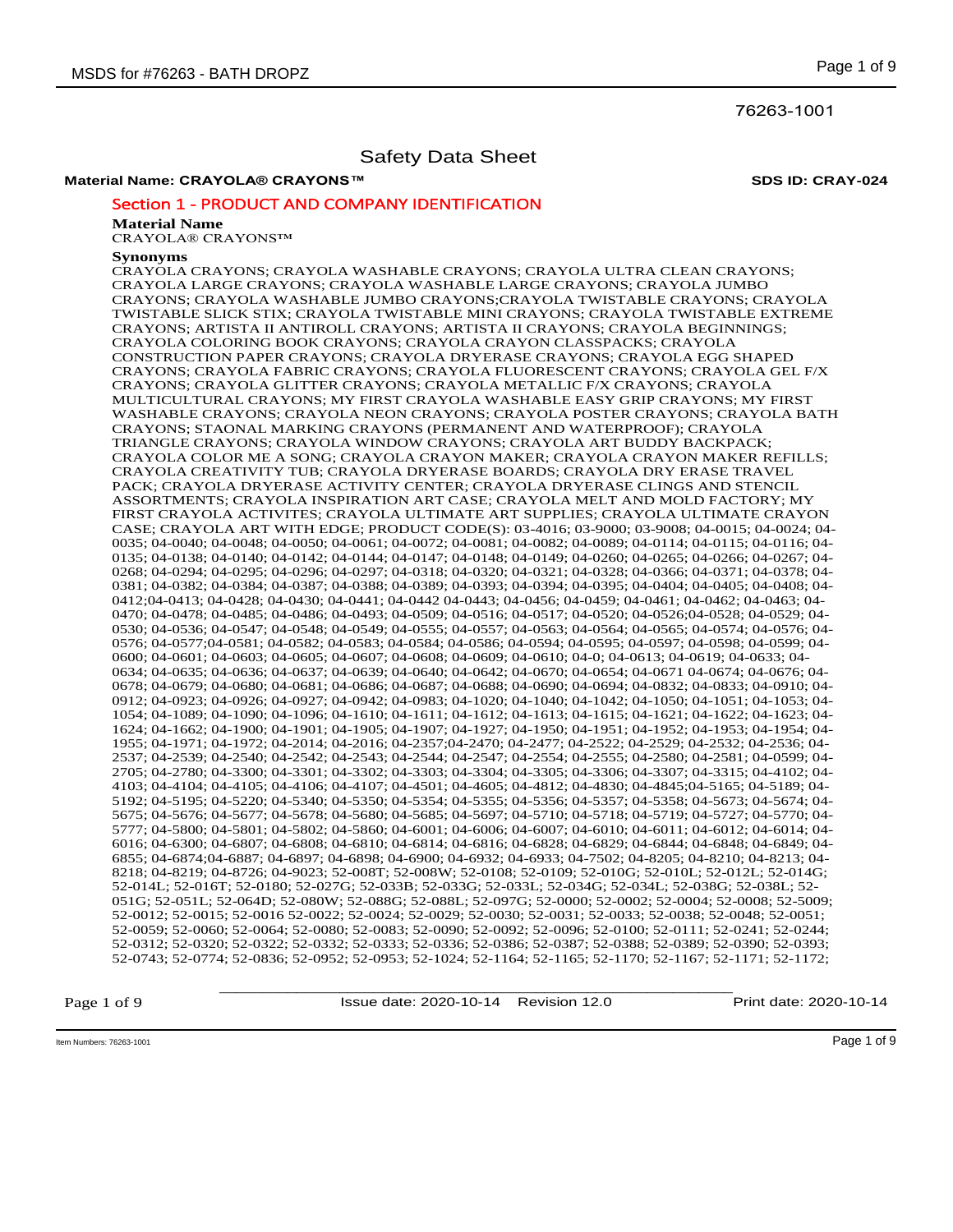# **Material Name: CRAYOLA® CRAYONS™ SDS ID: CRAY-024**

52-1173; 52-1174; 52-1175; 52-1176; 52-1177; 52-1180; 52-1182; 52-1204; 52-1219; 52-1220; 52-1221; 52-1222; 52-1223; 52-1225; 52-1226; 52-1227; 52-1228; 52-1230; 52-1231; 52-1232; 52-1234; 52-1235; 52-1236; 52-1237; 52-1238; 52-1239; 52-1240; 52-1241; 52-1242; 52-1243; 52-1244 52-1245; 52-1247; 52-1248; 52-1249; 52-1250; 52-1251; 52-1252; 52-1253; 52-1254; 52-1255; 52-1256; 52-1259; 52-1260; 52-1261; 52-1262; 52-1263; 52-1265; 52-1266; 52-1267; 52-1268; 52-1269; 52-1309; 52-1310; 52-1327; 52-1328; 52-1330; 52-1331; 52-1332; 52-1333; 52-1334; 52-1335; 52-1336; 52-1337; 52-1338; 52-1339; 52-1340; 52-1341; 52-1342; 52-1343; 52-1344; 52-1415; 52-1416; 52-1501; 52-1502; 52-1503; 52-1504;52-1617; 52-169l; 52-1800; 52-1801; 52-1820; 52-1821; 52-1822; 52-1823; 52-1824; 52-1825; 52-1826; 52-1827; 52-1828; 52-1829; 52-1830; 52-1831; 52-1908; 52-1912; 52-2108; 52-2150; 52-2151; 52-2152; 52-2153; 52-2154; 52-2155; 52-2156; 52-2457; 52-2158; 52-2159; 52-2216; 52-2222; 52-3008; 52-3010; 52-3012; 52-3013; 52-3016; 52-3024; 52-3032; 52-3064; 52-3088; 52-3089; 52-3100; 52-3124; 52-3151; 52-3152; 52-3280; 52-3281; 52-3283; 52-3285; 52-3286; 52-3287; 52-3348; 52-3349; 52-3400; 52-3401; 52-3402; 52-3403; 52-3407; 52-3408; 52-3409; 52-3410; 52-3411; 52-3412; 52-3413; 52-3414; 52-3415; 52-3418; 52-3420; 52-3424; 52-3425; 52-3426; 52-3427; 52-3428; 52-3429; 52-3430; 52-3431; 52-3432; 52-3433; 52-3434; 52-3435; 52-3449; 52-3450; 52-3451; 52-3452; 52-3453; 52-3454; 52-3458; 52-3715; 52-3716; 52-3724; 52-3776; 52-3860; 52-3878; 52-3902; 52-3911; 52-3912; 52-3913; 52-3914; 52-3915; 52-3917; 52-3918; 52-3919; 52-3980; 52-3926; 52-3929; 52-3947; 52-4008; 52-4016; 52-4030; 52-4031; 52-4032; 52-4200; 52-4201; 52-4202; 52-4203; 52-4204; 52-4205; 52-4206; 52-4207; 52-4208; 52-4209; 52-4210; 52-4211; 52-4300; 52-4301; 52-4302; 52-4303; 52-4304; 52-4305; 52-4307; 52-4306; 52-4308; 52-4309; 52-4310; 52-4311; 52-4312; 52-4313; 52-4314; 52-4315; 52-4316; 52-4317; 52-4318; 52-4319; 52-4320; 52-4321; 53-4322; 52-4323; 52-4324; 52-4325; 52-4326; 52-4327; 52-4328; 52-4329; 52-4230; 52-4331; 52-4332; 52-4333; 52-4334; 52-4335; 52-4336; 52-4337; 52-4338; 52-4339; 52-4340; 52-4341; 52-4342; 52-4343; 52-4344; 52-4345, 52-4346; 52-4347; 53-4348; 52-4349; 52-4350; 52-4351; 52-4352; 52-4353; 52-4354; 52-4355; 52-4356; 52-4357; 52-4358; 52-4359; 52-4360; 52-4361; 52-4362; 52-4363; 52-4364; 54-4365; 52-4366; 52-4367; 52-4368; 52-4369; 52-4370; 52-4371; 52-4372; 52-4373; 52-4374; 52-4375; 52-4376; 52-4377; 52-4378; 52-4392; 52-4393; 52-4408; 52-4409; 52-4411; 52-4412; 52-4419; 52-4423; 52-4424; 52-4425; 52-4426; 52-4427; 52-4428; 52-4448; 52-4419; 52-4510; 52-4511; 52-4512; 52-4513; 52-4514; 52-4515; 52-4516; 52-4517; 52-4606; 52-4607; 52-4617; 52-5004; 52-5009; 52-5010; 52-5445; 52-5816; 52-5817; 52-5818; 52-5819; 52-5820; 52-6412; 52-6436; 52-6437; 52-6444;52-6448; 52-6465; 52-6474; 52-6724; 52-6800; 52-6801; 52-6802; 52-6803; 52-6804; 52-6805; 52-6806; 52-6904; 52-6908; 52-6916; 52-6920; 52-6924; 52-6948; 52-6964; 52-7016; 52-7408; 52-7516; 52-7721; 52-8002; 52-8008; 52-8015; 52-8016; 52-8019; 52-8038; 52-8039; 52-8059; 52-8098; 52-8360; 52-8374; 52-8389; 52-8530; 52-8616; 52-8617; 52-8800; 52-8814; 52-8815; 52-8816; 52-8817; 52-8818; 52-8819; 52-8821; 52-8908; 52-9163; 52-9164; 52-9165; 52-9504; 52-9505; 52-9507; 52-9509; 52-9510; 52-9512; 52-9610; 52-9612; 52-9614; 52-9615; 52-9621; 52-9624; 52-9626; 52-9706; 52-9712; 52-9715; 52-9724; 52-9738; 52-9765; 52-9824; 52-9916; 52-9930;52-MEGA; 58-8331; 74-5120; 74-5121; 74-5130; 74-6076; 74- 6077;74-7054; 74-7060; 74-7061; 74-7062; 74-7063; 74-7064; 74-7065; 74-7066; 74-7067; 74-7068; 74-7069; 74- 7097; 74-7098; 74-7099; 74-7086; 74-7071; 74-7072; 74-7073; 74-7074; 74-7076; 74-7077; 74-7078; 74-7128; 74- 7211; 74-7320; 80-8209; 80-8214; 80-8252; 80-8256; 80-8275; 80-6868; 80-6878; 80-6879; 81-0080; 81-1305; 81- 1306; 81-1308; 81-1309; 81-1310; 81-1311; 81-1316; 81-1318; 81-1328; 81-1330; 81-1331; 81-1332; 81-1336; 81- 1339; 81-1341; 81-1342; 81-1345; 81-1346; 81-1347; 81-1348; 81-1357; 81-1358; 81-1364; 81-1374; 81-1384; 81- 1384, 81-1399; 81-1403; 81-1404; 81-1412; 81-1421; 81-1422; 81-1427; 81-1428; 81-1450; 81-1451; 81-1455; 81- 1459; 81-1460; 81-1461; 81-1470; 81-1471; 81-6887; 81-6892; 81-6905; 81-8103; 81-8104; 81-8114; 81-8115; 81- 8116; 81-1371; 81-8127; 81-8128; 81-8129; 81-2011; 81-2784; 81-8327; 82-0433; 82-0532; 82-0533; 82-0565; 82- 5264; 82-5296; 82-0689; 95-0280; 95-0281; 95-0282; 95-0283; 95-0284; 95-0292; 95-0293; 95-0294; 95-0295; 95- 1045; 95-1046; 95-1047; 95-1048; 95-1052; 95-1053; 95-1054; 95-1059; 95-1060; 95-8043; 95-8044; 98-2000; 98- 3100; 98-3210; 98-3220; 98-3230; 98-3240; 98-3400; 98-5194; 98-5200; 98-5201, 98-5202, 98-5203; 98-5205; 98- 5208; 98-5212; 98-5216; 98-8573; 98-8601; 98-8605; 98-8609; 98-8625; 98-8634; 98-8635; 98-8636; 98-8638; 98- 8647; 98-8658; 98-8661; 98-8662; 98-8663; 98-8667; 98-9510; 98-9511; 99-0060; 99-0061; 99-0062; 42705

## **Product Description**

Finished product.

# **Product Use**

Arts and Crafts

**Restrictions on Use** None known.

**Details of the supplier of the safety data sheet**

Page 2 of 9

\_\_\_\_\_\_\_\_\_\_\_\_\_\_\_\_\_\_\_\_\_\_\_\_\_\_\_\_\_\_\_\_\_\_\_\_\_\_\_\_\_\_\_\_\_\_\_\_\_\_\_\_\_\_\_\_\_\_\_\_ Issue date: 2020-10-14 Revision 12.0 Print date: 2020-10-14

Item Numbers: 76263-1001 Page 2 of 9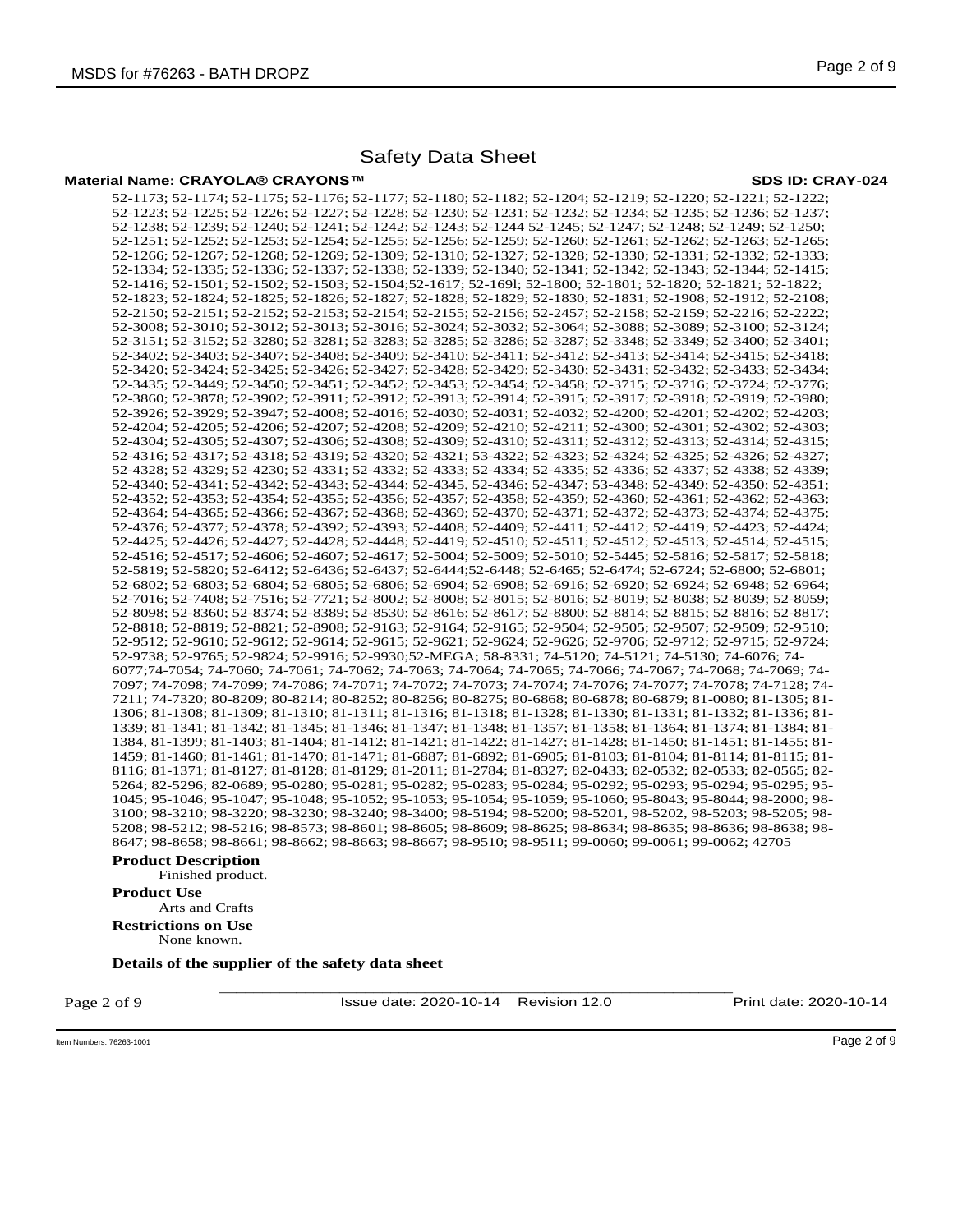# **Material Name: CRAYOLA® CRAYONS™ SDS ID: CRAY-024**

CRAYOLA LLC 1100 Church Lane Easton, PA 18044 Phone: 1-800-272-9652 Emergency Phone #: Health Emergency - Call local POISON CONTROL E-mail: support@crayola.com

# Section 2 - HAZARDS IDENTIFICATION

#### **Classification in accordance with paragraph (d) of 29 CFR 1910.1200.**  None needed according to classification criteria.

## **GHS Label Elements**

## **Symbol(s)**

# **Signal Word**

None needed according to classification criteria

## **Hazard Statement(s)**

None needed according to classification criteria.

# **Precautionary Statement(s)**

# **Prevention**

None needed according to classification criteria.

# **Response**

None needed according to classification criteria.

#### **Storage**

None needed according to classification criteria.

## **Disposal**

Dispose in accordance with all applicable federal, state/regional and local laws and regulations.

# Section 3 - COMPOSITION / INFORMATION ON INGREDIENTS

| CAS           | <b>Component Name</b>                                                                                                                                                                                                    | Percent |
|---------------|--------------------------------------------------------------------------------------------------------------------------------------------------------------------------------------------------------------------------|---------|
| Not available | Product has been certified as nontoxic by the Art $\&$<br>Creative Materials Institute, Inc. and conforms to ASM<br>D 4236 standard practice for labeling art materials for<br>acute and chronic adverse health hazards. | 100     |

# **Component Related Regulatory Information**

The chemical identity and/or percentage of composition is being withheld as a trade secret.

# Section 4 - FIRST AID MEASURES

#### **Inhalation**

It is unlikely that emergency treatment will be required. Remove from exposure. Get medical attention, if needed.

## **Skin**

It is unlikely that emergency treatment will be required. If adverse effects occur, wash with soap or mild detergent and large amounts of water. Get medical attention, if needed.

## **Eyes**

Page 3 of 9

\_\_\_\_\_\_\_\_\_\_\_\_\_\_\_\_\_\_\_\_\_\_\_\_\_\_\_\_\_\_\_\_\_\_\_\_\_\_\_\_\_\_\_\_\_\_\_\_\_\_\_\_\_\_\_\_\_\_\_\_ Issue date: 2020-10-14 Revision 12.0 Print date: 2020-10-14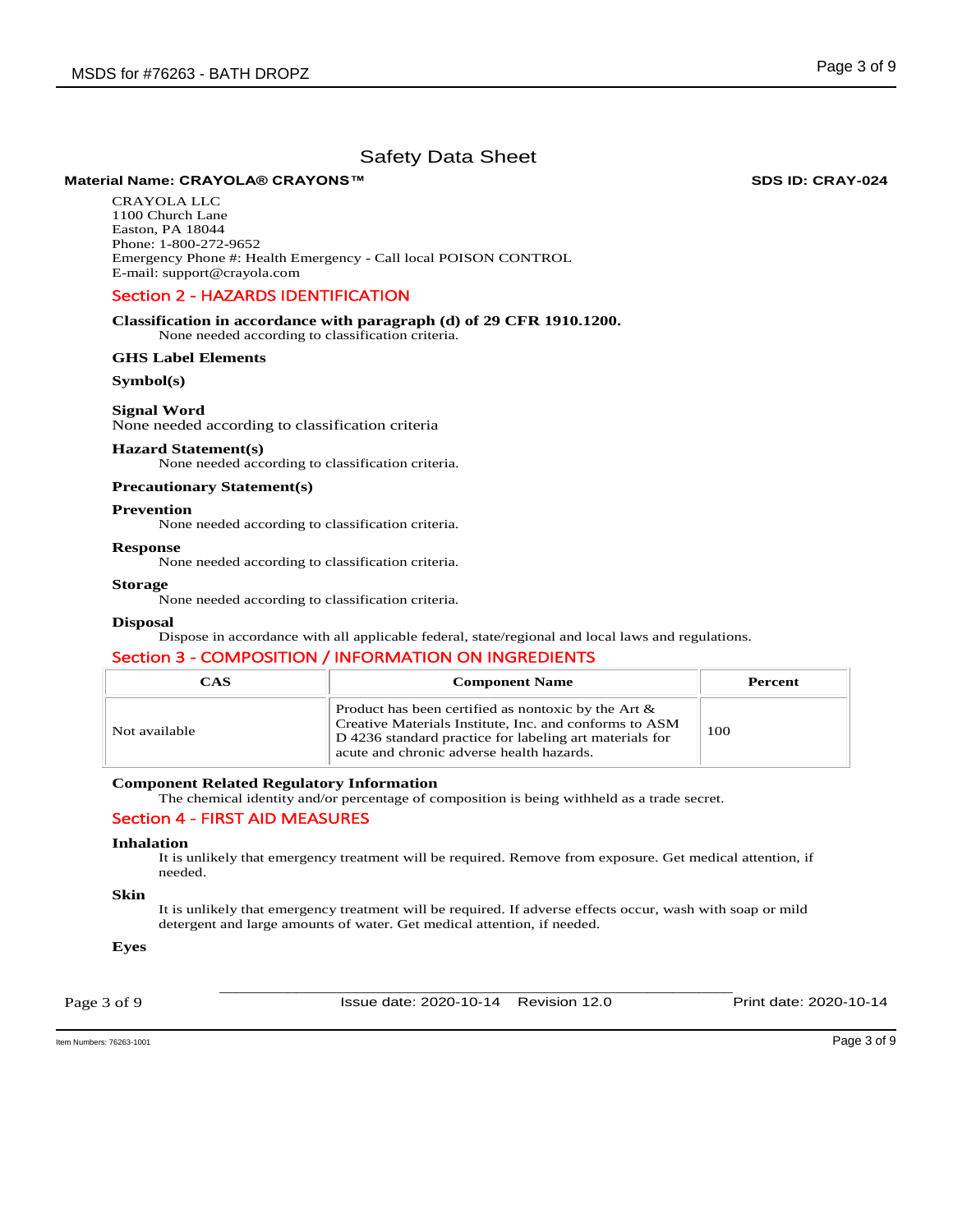# **Material Name: CRAYOLA® CRAYONS™ SDS ID: CRAY-024**

It is unlikely that emergency treatment will be required. Flush eyes with plenty of water for at least 15 minutes. If eye irritation persists, get medical advice/attention.

#### **Ingestion**

Call a poison control center or doctor immediately for treatment advice.

#### **Most Important Symptoms/Effects**

**Acute** 

No information on significant adverse effects.

**Delayed** 

No information on significant adverse effects.

#### **Indication of any immediate medical attention and special treatment needed**  Treat symptomatically and supportively.

# Section 5 - FIRE FIGHTING MEASURES

#### **Extinguishing Media**

#### **Suitable Extinguishing Media**

carbon dioxide, regular dry chemical, regular foam, Water

### **Unsuitable Extinguishing Media**

None known.

## **Hazardous Combustion Products**

Oxides of carbon

# **Advice for firefighters**

Slight fire hazard.

## **Fire Fighting Measures**

Move container from fire area if it can be done without risk. Use extinguishing agents appropriate for surrounding fire. Avoid inhalation of material or combustion by-products. Stay upwind and keep out of low areas.

#### **Special Protective Equipment and Precautions for Firefighters**

Wear protective clothing and equipment suitable for the surrounding fire.

# Section 6 - ACCIDENTAL RELEASE MEASURES

#### **Personal Precautions, Protective Equipment and Emergency Procedures**

Wear personal protective clothing and equipment, see Section 8.

#### **Methods and Materials for Containment and Cleaning Up**

Stop leak if possible without personal risk. Collect spilled material in appropriate container for disposal.

# Section 7 - HANDLING AND STORAGE

#### **Precautions for Safe Handling**

Wash thoroughly after handling. Minimize dust generation and accumulation.

## **Conditions for Safe Storage, Including any Incompatibilities**

None needed according to classification criteria. Store and handle in accordance with all current regulations and standards. See original container for storage recommendations. Keep separated from incompatible substances.

## **Incompatible Materials**

oxidizing materials

# Section 8 - EXPOSURE CONTROLS / PERSONAL PROTECTION

# \_\_\_\_\_\_\_\_\_\_\_\_\_\_\_\_\_\_\_\_\_\_\_\_\_\_\_\_\_\_\_\_\_\_\_\_\_\_\_\_\_\_\_\_\_\_\_\_\_\_\_\_\_\_\_\_\_\_\_\_ **Component Exposure Limits**

Page 4 of 9

Issue date: 2020-10-14 Revision 12.0 Print date: 2020-10-14

Item Numbers: 76263-1001 Page 4 of 9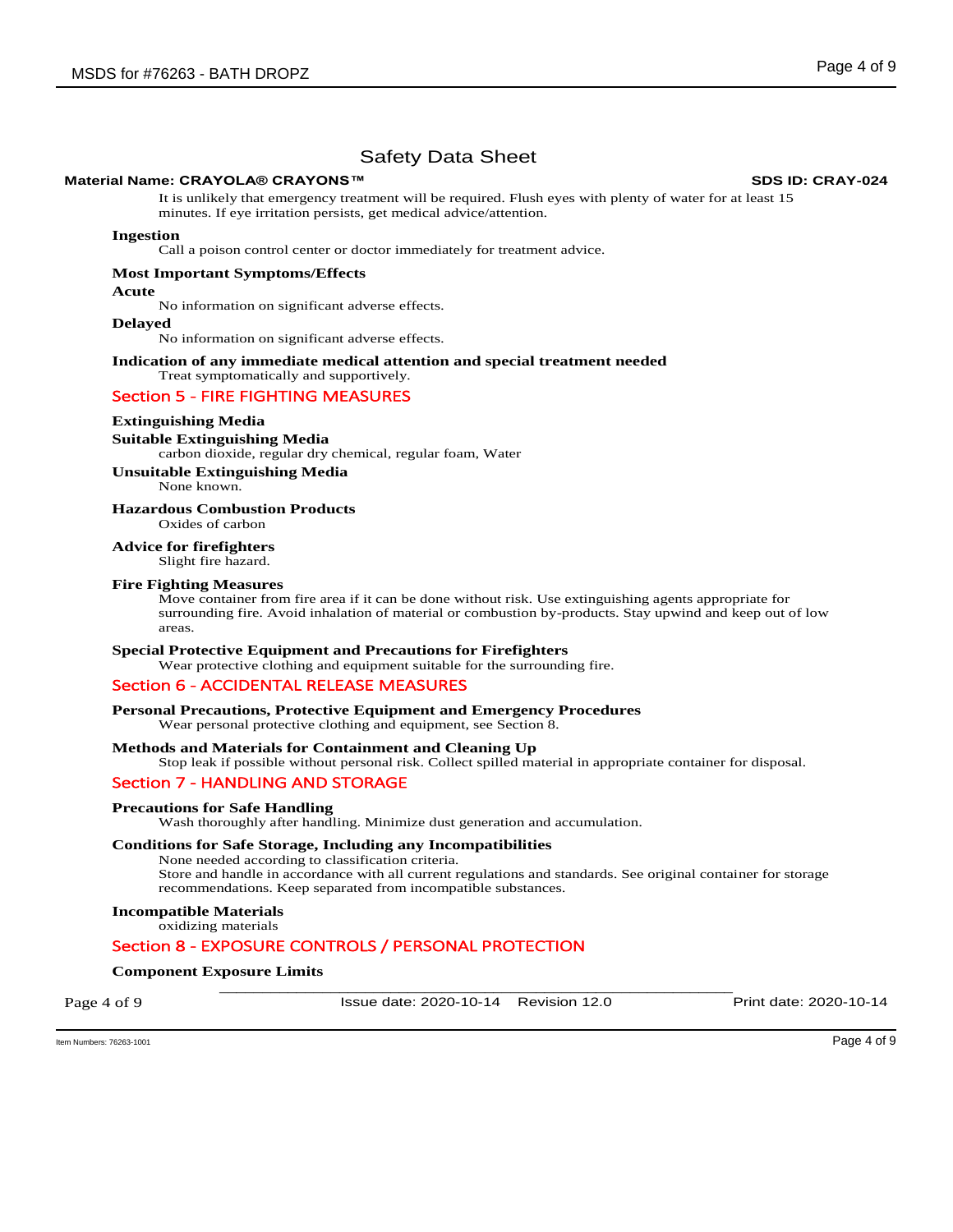# **Material Name: CRAYOLA® CRAYONS™ SDS ID: CRAY-024**

The following constituents are the only constituents of the product which have a PEL, TLV or other recommended exposure limit. At this time, the other constituents have no known exposure limits.

#### **ACGIH - Threshold Limit Values - Biological Exposure Indices (BEI)**

There are no biological limit values for any of this product's components.

# **Engineering Controls**

Based on available information, additional ventilation is not required.

# **Individual Protection Measures, such as Personal Protective Equipment**

**Eye/face protection** 

Eye protection not required under normal conditions.

## **Skin Protection**

Protective clothing is not required under normal conditions.

#### **Respiratory Protection**

No respirator is required under normal conditions of use. Under conditions of frequent use or heavy exposure, respiratory protection may be needed.

#### **Glove Recommendations**

Protective gloves are not required under normal conditions.

# Section 9 - PHYSICAL AND CHEMICAL PROPERTIES

| various colors                         | <b>Physical State</b>                             | solid                   |
|----------------------------------------|---------------------------------------------------|-------------------------|
| distinct odor                          | Color                                             | various<br>colors       |
| Not available                          | pH                                                | <b>Not</b><br>available |
| 43.3 °C (110<br>$\mathrm{^{\circ}F}$ ) | <b>Boiling Point</b>                              | Not<br>available        |
| Not available                          | <b>Freezing point</b>                             | Not<br>available        |
| Not available                          | <b>Flammability</b> (solid, gas)                  | Not<br>available        |
| Not available                          | <b>Flash Point</b>                                | <b>Not</b><br>available |
|                                        | <b>Decomposition temperature</b>                  | Not<br>available        |
| Not available                          | <b>Vapor Pressure</b>                             | Not<br>available        |
| Not available                          | <b>Specific Gravity (water=1)</b>                 | Not<br>available        |
| (Insoluble)                            | <b>Partition coefficient: n-</b><br>octanol/water | Not<br>available        |
| Not available                          | <b>Kinematic viscosity</b>                        | <b>Not</b><br>available |
| Not available                          | <b>Density</b>                                    | Not<br>available        |
| solid                                  | <b>Molecular Weight</b>                           | Not                     |
|                                        | Revision 12.0                                     | Print date: 2020-10-14  |
| <b>Upper Explosive Limit</b>           | Lower Explosive Limit Not available               | Issue date: 2020-10-14  |

Item Numbers: 76263-1001 Page 5 of 9

Page 5 of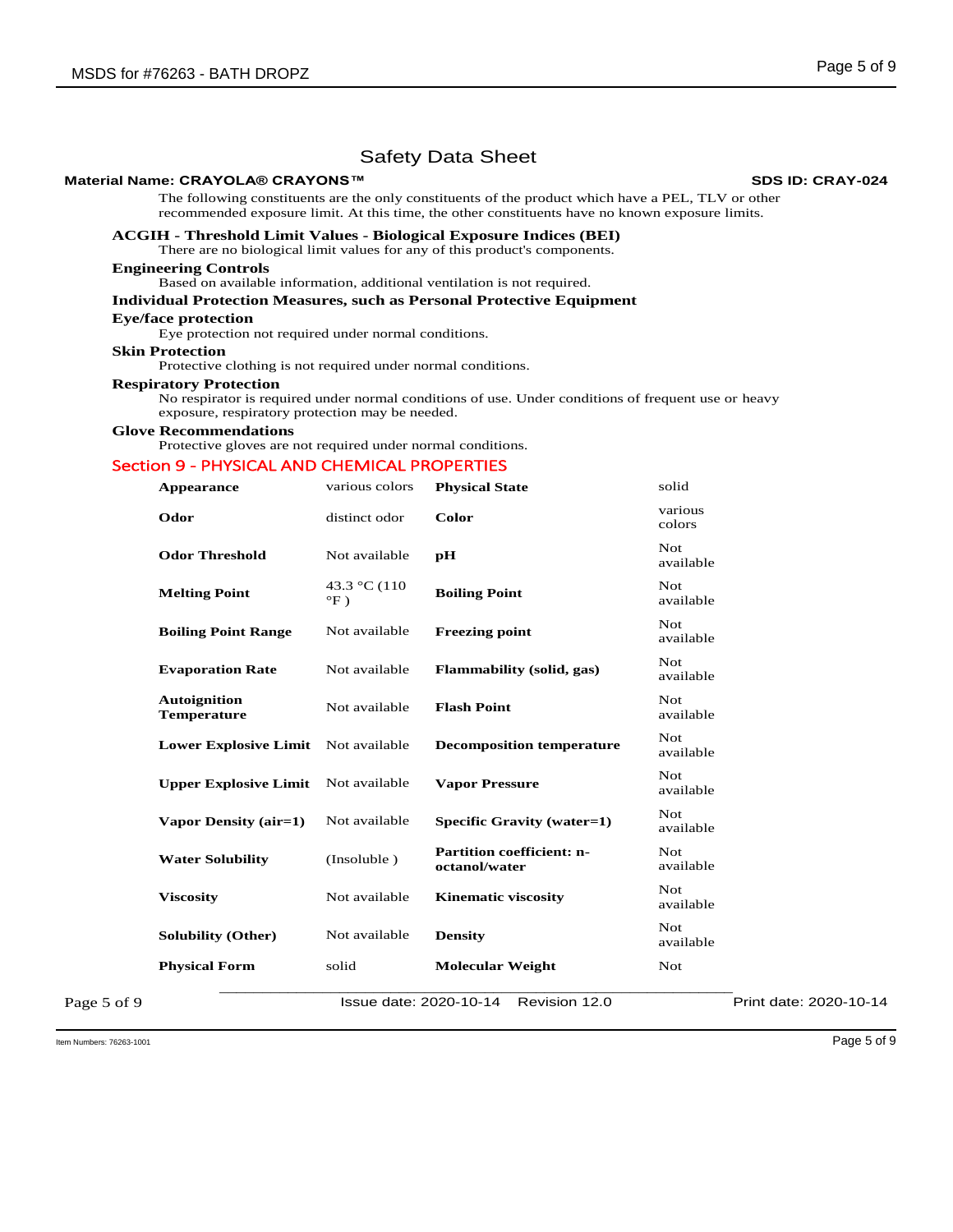**Material Name: CRAYOLA® CRAYONS™ SDS ID: CRAY-024**

available

# Section 10 - STABILITY AND REACTIVITY

### **Reactivity**

No reactivity hazard is expected.

# **Chemical Stability**

Stable at normal temperatures and pressure.

## **Possibility of Hazardous Reactions** Will not polymerize.

**Conditions to Avoid**

None reported.

# **Incompatible Materials**

oxidizing materials

#### **Hazardous decomposition products**

May release oxides of carbon. Provide adult supervision in a well ventilated area for techniques involving melted crayons. Ironing should be done by an adult in a well ventilated area. Overheating wax crayons during melting or ironing may release irritating fumes.

# **Thermal decomposition products**

Oxides of carbon

# Section 11 - TOXICOLOGICAL INFORMATION

#### **Information on Likely Routes of Exposure**

## **Inhalation**

No information on significant adverse effects.

## **Skin Contact**

No information on significant adverse effects.

#### **Eye Contact**

No information on significant adverse effects.

**Ingestion** 

No information on significant adverse effects.

## **Acute and Chronic Toxicity**

#### **Component Analysis - LD50/LC50**

The components of this material have been reviewed in various sources and no selected endpoints have been identified.

**Product Toxicity Data** 

## **Acute Toxicity Estimate**

No data available.

#### **Immediate Effects**  None.

**Delayed Effects** 

None.

#### **Irritation/Corrosivity Data**  None

### **Respiratory Sensitization**

Page 6 of 9

\_\_\_\_\_\_\_\_\_\_\_\_\_\_\_\_\_\_\_\_\_\_\_\_\_\_\_\_\_\_\_\_\_\_\_\_\_\_\_\_\_\_\_\_\_\_\_\_\_\_\_\_\_\_\_\_\_\_\_\_ Issue date: 2020-10-14 Revision 12.0 Print date: 2020-10-14

Item Numbers: 76263-1001 Page 6 of 9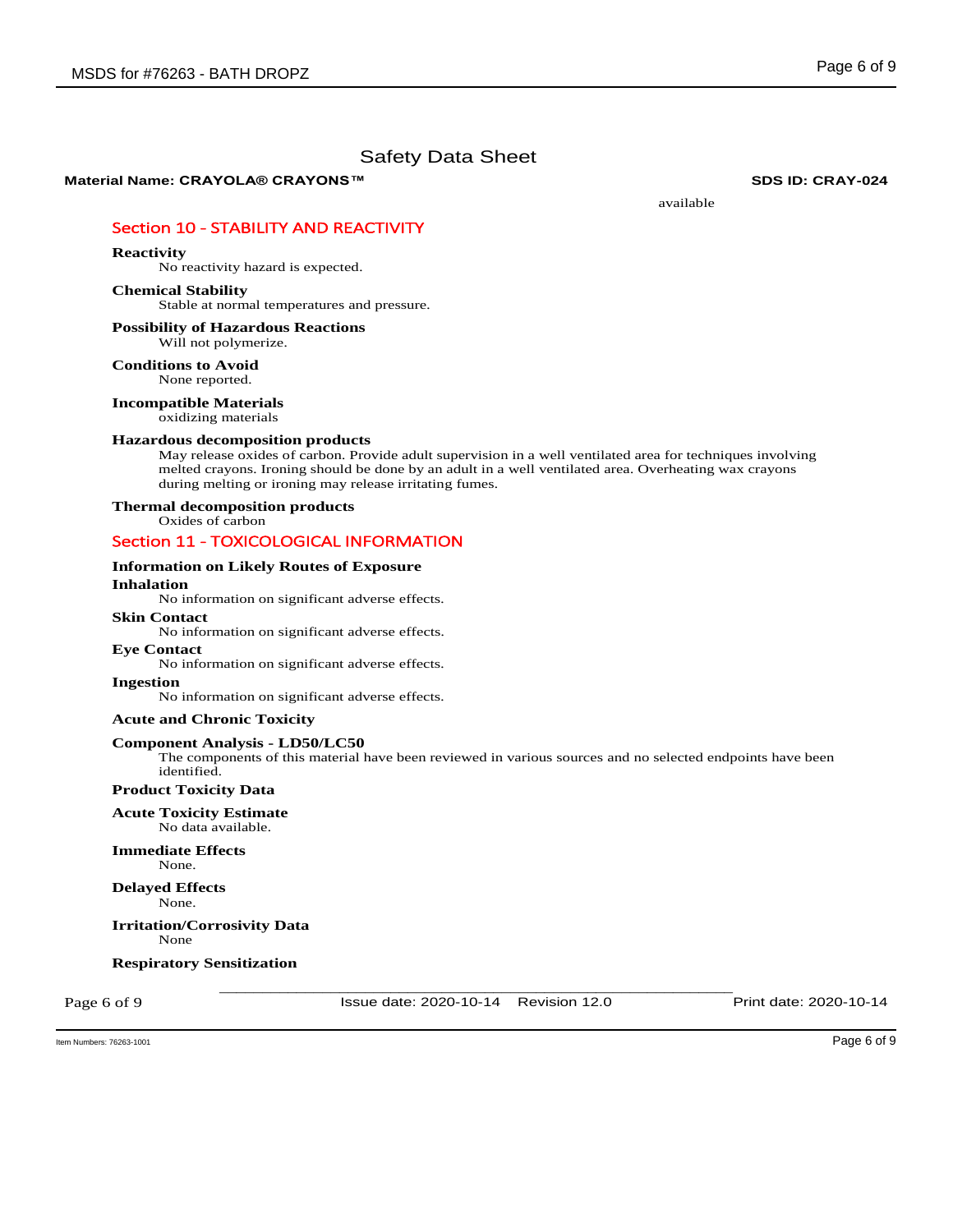# **Material Name: CRAYOLA® CRAYONS™ SDS ID: CRAY-024**

No information available for the product.

#### **Dermal Sensitization**

No information available for the product.

### **Component Carcinogenicity**

None of this product's components are listed by ACGIH, IARC, NTP, DFG or OSHA.

## **Germ Cell Mutagenicity**

No information available for the product.

**Tumorigenic Data**  No data available

**Reproductive Toxicity**  No information available for the product.

# **Specific Target Organ Toxicity - Single Exposure**  No target organs identified.

**Specific Target Organ Toxicity - Repeated Exposure**  No target organs identified.

**Aspiration hazard**  No data available.

**Medical Conditions Aggravated by Exposure** No data available.

# Section 12 - ECOLOGICAL INFORMATION

# **Ecotoxicity**

No information available for the product.

**Component Analysis - Aquatic Toxicity**  No LOLI ecotoxicity data are available for this product's components.

# **Persistence and Degradability**

No information available for the product.

## **Bioaccumulative Potential**

No information available for the product.

**Mobility** 

No information available for the product.

# Section 13 - DISPOSAL CONSIDERATIONS

# **Disposal Methods**

Dispose in accordance with all applicable federal, state/regional and local laws and regulations. Recycle if possible.

#### **Component Waste Numbers**

The U.S. EPA has not published waste numbers for this product's components.

# Section 14 - TRANSPORT INFORMATION

**US DOT Information: UN/NA #:** Not regulated

**IATA Information: UN#:** Not regulated

Page 7 of 9

\_\_\_\_\_\_\_\_\_\_\_\_\_\_\_\_\_\_\_\_\_\_\_\_\_\_\_\_\_\_\_\_\_\_\_\_\_\_\_\_\_\_\_\_\_\_\_\_\_\_\_\_\_\_\_\_\_\_\_\_ Issue date: 2020-10-14 Revision 12.0 Print date: 2020-10-14

Item Numbers: 76263-1001 Page 7 of 9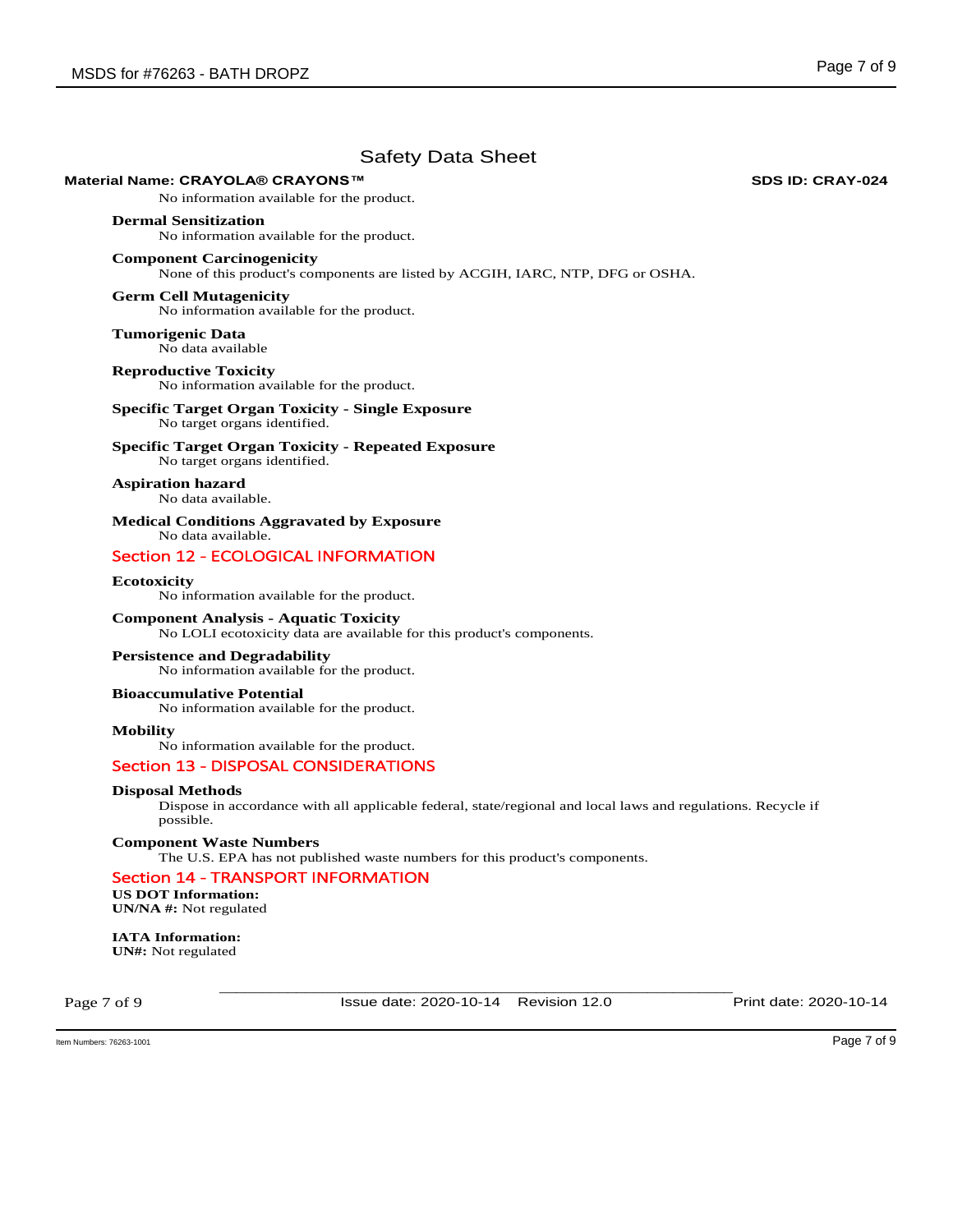# **Material Name: CRAYOLA® CRAYONS™ SDS ID: CRAY-024**

**ICAO Information: UN#:** Not regulated

# **IMDG Information:**

**UN#:** Not regulated

## **TDG Information:**

**UN#:** Not regulated

## **International Bulk Chemical Code**

This material does not contain any chemicals required by the IBC Code to be identified as dangerous chemicals in bulk.

## Section 15 - REGULATORY INFORMATION

#### **U.S. Federal Regulations**

None of this product's components are listed under SARA Sections 302/304 (40 CFR 355 Appendix A), SARA Section 313 (40 CFR 372.65), CERCLA (40 CFR 302.4), TSCA 12(b), or require an OSHA process safety plan.

#### **SARA Section 311/312 (40 CFR 370 Subparts B and C) reporting categories**

No hazard categories applicable.

#### **U.S. State Regulations**

None of this product's components are listed on the state lists from CA, MA, MN, NJ or PA.

#### **California Safe Drinking Water and Toxic Enforcement Act (Proposition 65)**  Not listed under California Proposition 65.

# **Component Analysis - Inventory**

# **U.S. Inventory (TSCA)**

All of the components of this product are listed on the TSCA Inventory. All components of this product are listed on the DSL.

# Section 16 - OTHER INFORMATION

#### **NFPA Ratings**

Health: 0 Fire: 0 Instability: 0 Hazard Scale:  $0 =$  Minimal  $1 =$  Slight  $2 =$  Moderate  $3 =$  Serious  $4 =$  Severe

#### **Preparation Date**

12/12/2019

### **Revision date**

Updated: 8/11/2020

### **Key / Legend**

ACGIH - American Conference of Governmental Industrial Hygienists; ADR - European Road Transport; AU - Australia; BOD - Biochemical Oxygen Demand; C - Celsius; CA - Canada; CA/MA/MN/NJ/PA - California/Massachusetts/Minnesota/New Jersey/Pennsylvania\*; CAS - Chemical Abstracts Service; CERCLA - Comprehensive Environmental Response, Compensation, and Liability Act; CFR - Code of Federal Regulations (US); CLP - Classification, Labelling, and Packaging; CN - China; CPR - Controlled Products Regulations; DFG - Deutsche Forschungsgemeinschaft; DOT - Department of Transportation; DSD - Dangerous Substance Directive; DSL - Domestic Substances List; EC – European Commission; EEC - European Economic Community; EIN - European Inventory of (Existing Commercial Chemical Substances); EINECS - European Inventory of Existing Commercial Chemical Substances; ENCS - Japan Existing and New Chemical Substance Inventory; EPA - Environmental Protection Agency; EU - European Union; F - Fahrenheit; F - Background (for Venezuela Biological Exposure Indices); IARC - International Agency for Research on Cancer; IATA - International Air Transport Association; ICAO - International Civil Aviation

Page 8 of 9

\_\_\_\_\_\_\_\_\_\_\_\_\_\_\_\_\_\_\_\_\_\_\_\_\_\_\_\_\_\_\_\_\_\_\_\_\_\_\_\_\_\_\_\_\_\_\_\_\_\_\_\_\_\_\_\_\_\_\_\_ Issue date: 2020-10-14 Revision 12.0 Print date: 2020-10-14